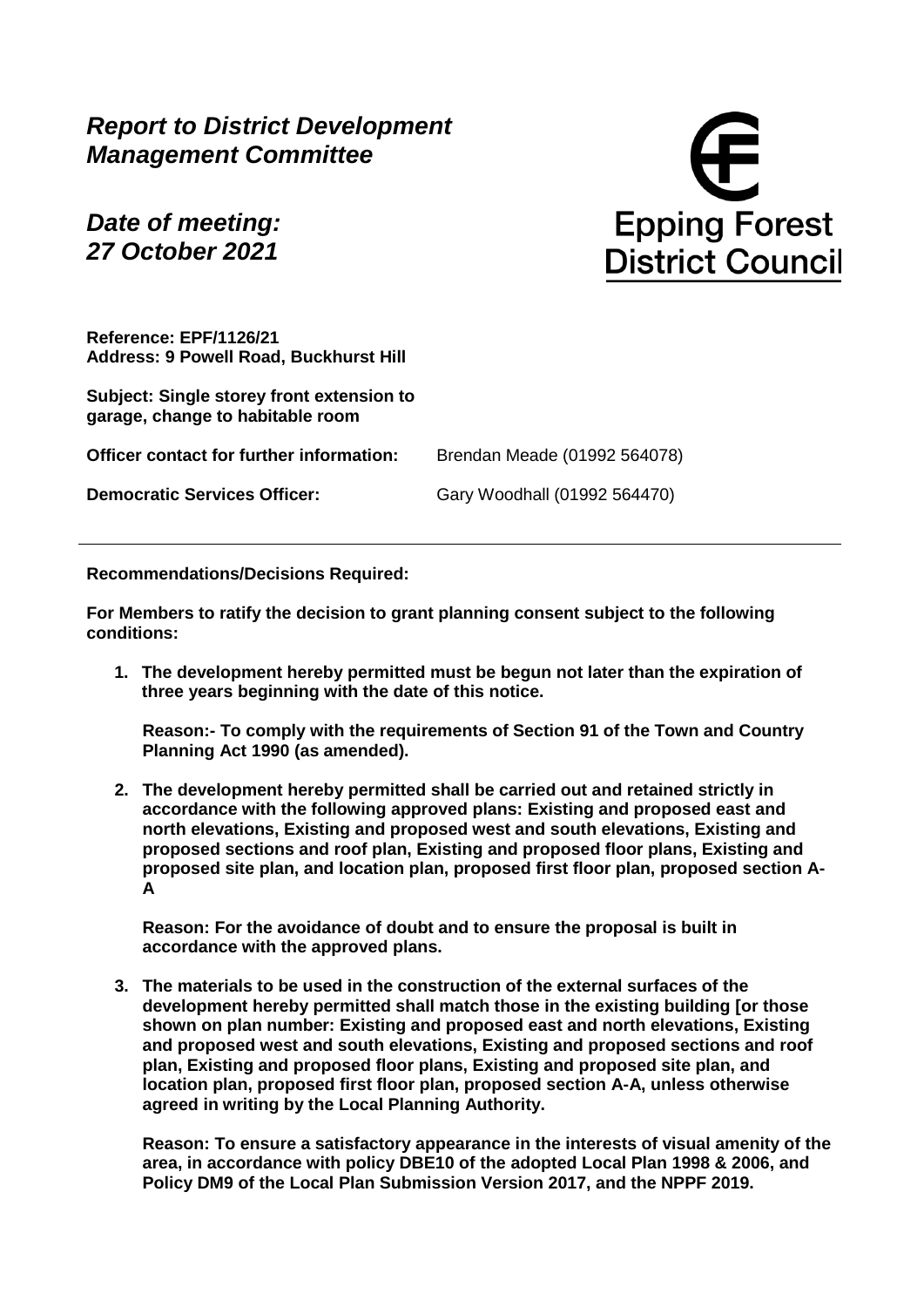## **Background**

This application was decided via delegated authority on the 28<sup>th</sup> June 2021. It has since come to light that the applicant is closely related to an Epping Forest District councillor and therefore the application should have been referred to DDMC. As the decision was incorrectly granted approval via delegated authority in contradiction with the constitution; it is before DDMC this evening to ratify the officer's decision.

It should be noted that the applicant did indicate on the application form that they were related to a decision-maker, however no further details were given when prompted and this was subsequently missed by officers.

The application was approved subject to the above conditions. It is before members this evening with a recommendation for approval subject to the same conditions. The original officers report in the form of our householder application checklist is included below which sets out the merits of the scheme.

## **ORIGINAL CHECKLIST REPORT**

| Case Ref: EPF/1126/21        |                               | PL No: 004669                                                     |
|------------------------------|-------------------------------|-------------------------------------------------------------------|
| Address:                     | 9 Powell Road, Buckhurst Hill |                                                                   |
| <b>Description of works:</b> |                               | Single storey front extension to garage, change to habitable room |

## **Application Check**

| Thermometers and the second the second terms of the second terms of the second terms of the second terms of the second terms of the second terms of the second terms of the second terms of the second terms of the second ter |              |             |
|--------------------------------------------------------------------------------------------------------------------------------------------------------------------------------------------------------------------------------|--------------|-------------|
| Site Notice:                                                                                                                                                                                                                   | Yes          |             |
|                                                                                                                                                                                                                                | Not required | $\boxtimes$ |
| Site Visit:                                                                                                                                                                                                                    | <b>Yes</b>   | П           |
|                                                                                                                                                                                                                                | No           | ⊠           |
|                                                                                                                                                                                                                                | No access    |             |
| Photos/Images available:                                                                                                                                                                                                       | Yes          | $\boxtimes$ |
|                                                                                                                                                                                                                                | No           |             |
| <b>Development Description</b>                                                                                                                                                                                                 | Yes          | $\boxtimes$ |
| Accurate:                                                                                                                                                                                                                      | No           |             |
| Plans Accurate:                                                                                                                                                                                                                | Yes          | ⊠           |
|                                                                                                                                                                                                                                | No           |             |
| Neighbours consulted:                                                                                                                                                                                                          | <b>Yes</b>   | $\boxtimes$ |
|                                                                                                                                                                                                                                | No           |             |
| Other Consultees notified:                                                                                                                                                                                                     | Yes          | $\boxtimes$ |
|                                                                                                                                                                                                                                | No           |             |
| Details:                                                                                                                                                                                                                       |              |             |
|                                                                                                                                                                                                                                |              |             |

| <b>Consultation responses</b> |              |   |
|-------------------------------|--------------|---|
| Town/Parish Council           | Object       |   |
|                               | No objection | ⊠ |
|                               | No comment   |   |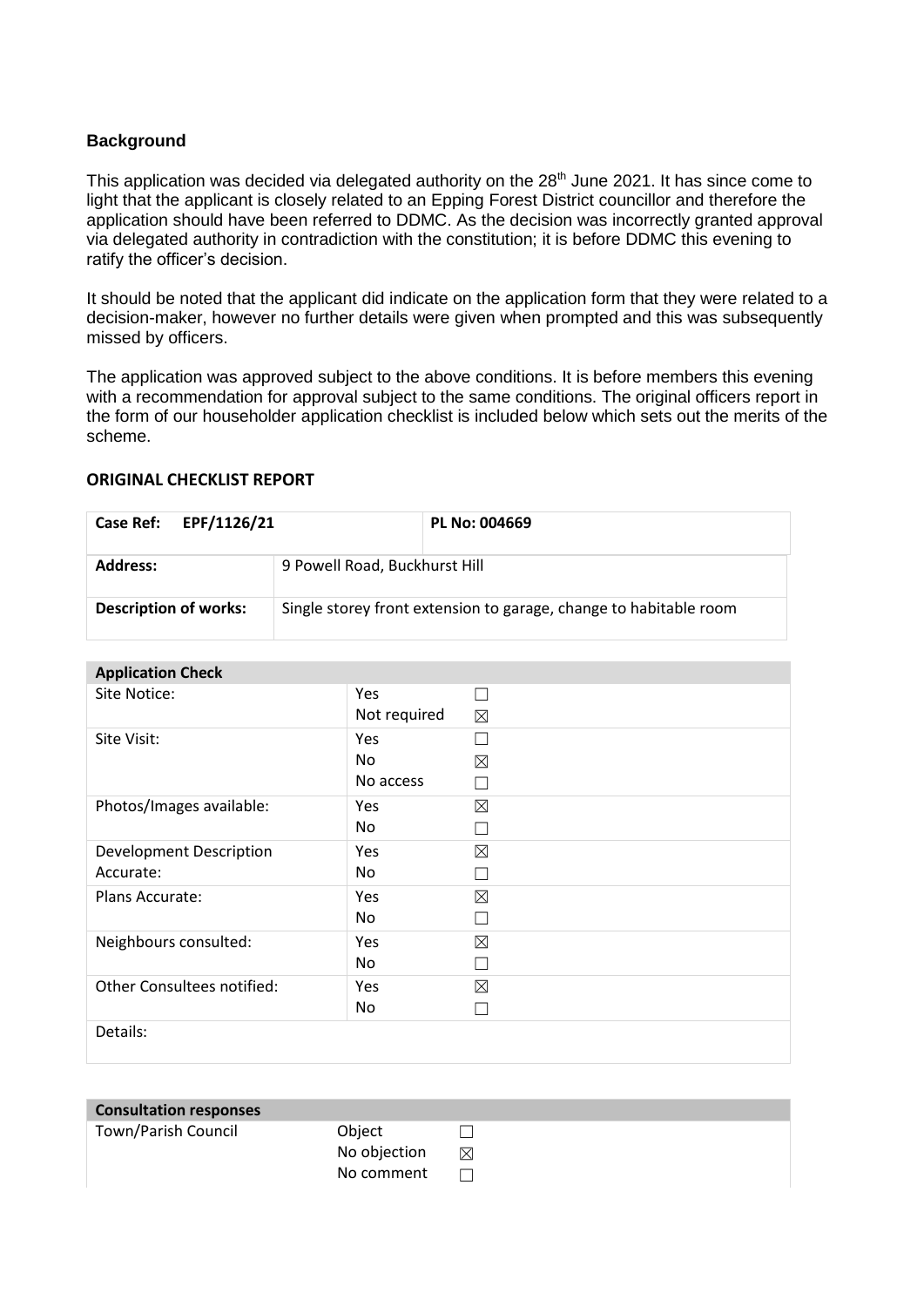| Two neighbours consulted - no response received | None received | $\perp$ |
|-------------------------------------------------|---------------|---------|
|                                                 |               |         |

## **Constraints**  Green Belt: Yes No  $\Box$ ☒ Conservation: Yes No  $\Box$  $\boxtimes$ Listed Building: Yes No  $\Box$ ☒ TPO: Yes No  $\Box$ ☒ Enforcement: Yes No  $\Box$ ☒

Other:

| <b>Planning Considerations</b> |                                         |                            | <b>Comments:</b>                                                                                                                                                                                                                                                                                                                                                                                                                                                                                          |
|--------------------------------|-----------------------------------------|----------------------------|-----------------------------------------------------------------------------------------------------------------------------------------------------------------------------------------------------------------------------------------------------------------------------------------------------------------------------------------------------------------------------------------------------------------------------------------------------------------------------------------------------------|
| Character and appearance:      | Acceptable<br>Unacceptable<br><b>NA</b> | $\boxtimes$<br>$\Box$      | The proposal is of a sensible scale and<br>acceptable design which would not<br>appear as overly prominent or<br>incongruous within the streetscene.<br>Powell Road consists of large detached<br>dwellings of differing front facades, the<br>modest front extension proposed here<br>would not be at odds with the<br>established character of the locality.<br>Overall the proposal complements and<br>enhances the existing building as well as<br>the character and appearance of the<br>wider area. |
| Neighbouring amenities:        | Acceptable<br>Unacceptable<br><b>NA</b> | $\boxtimes$<br>$\Box$<br>П | The front extension is of a modest scale<br>and would be sited adjacent to no. 7<br>Powell Road which is already projects<br>beyond the front building line of the<br>host site, the proposal will be sited<br>within this line. As such there would be<br>no excessive loss of living conditions for<br>the occupant of this property.                                                                                                                                                                   |
| Green Belt:                    | Acceptable<br>Unacceptable<br><b>NA</b> | ⊠                          |                                                                                                                                                                                                                                                                                                                                                                                                                                                                                                           |